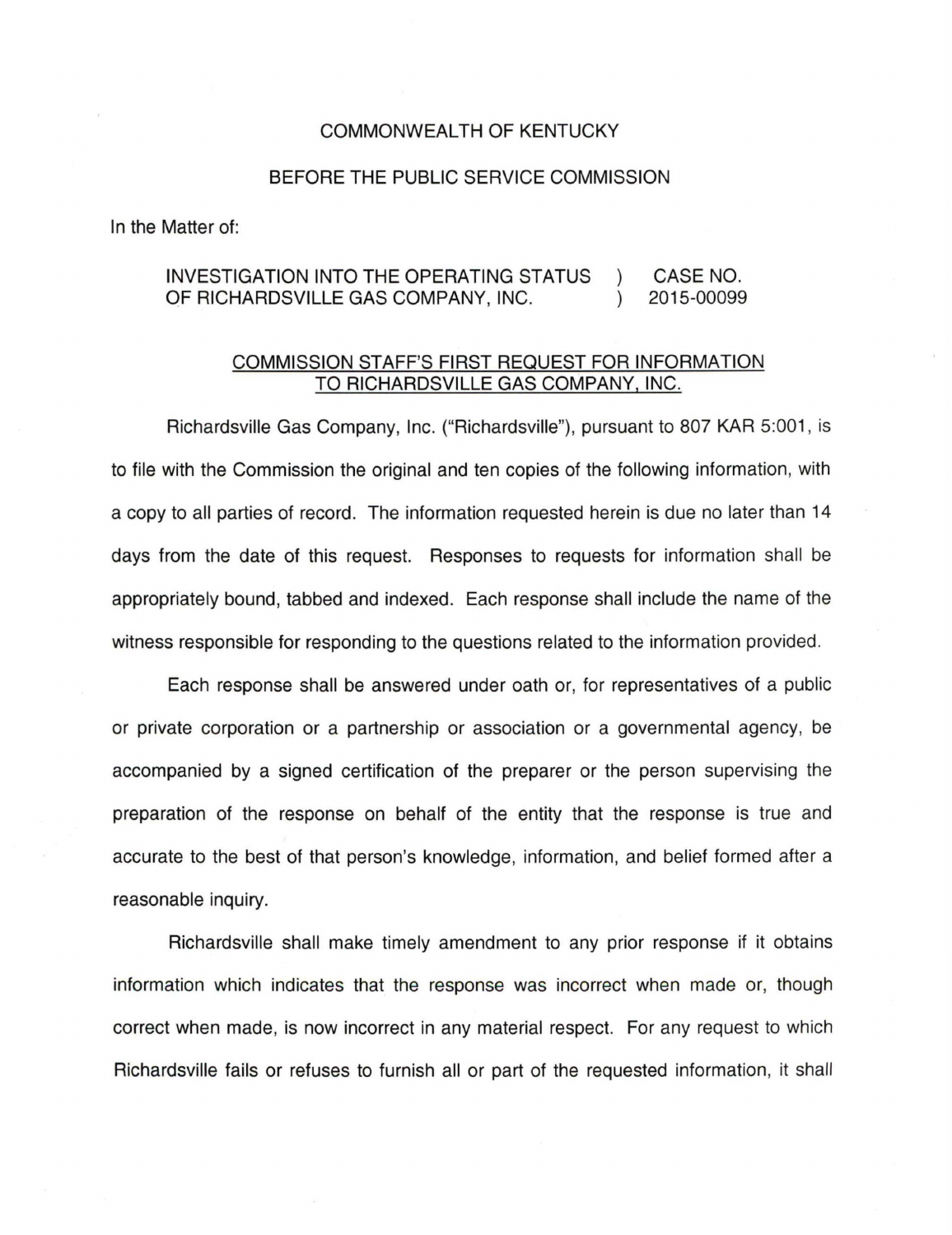provide a written explanation of the specific grounds for its failure to completely and precisely respond.

Careful attention shall be given to copied material to ensure that it is legible. When the requested information has been previously provided in this proceeding in the requested format, reference may be made to the specific location of that information in responding to this request. When filing a document containing personal information, Richardsville shall, in accordance with 807 KAR 5:001, Section 4(10), encrypt or redact the paper so that personal information cannot be read .

1. State the current number of customers on the Richardsville system.

2. State the number of customers who are current on their bills and the number of customers in arrears.

3. State the number of customer disconnects Richardsville has performed year to date.

4. Refer to the December 1, 2014 letter Richardsville tendered to the Commission stating that its propane shaving plant is no longer operable. Provide an update as to the operational status of the propane shaving plant.

5. State the number of gas wells utilized by Richardsville.

6. State whether the gas wells provide adequate pressure for Richardsville to comply with 807 KAR 5:022, Section 13(13)(b).

7. Explain what steps Richardsville has taken to alleviate any pressure related issues.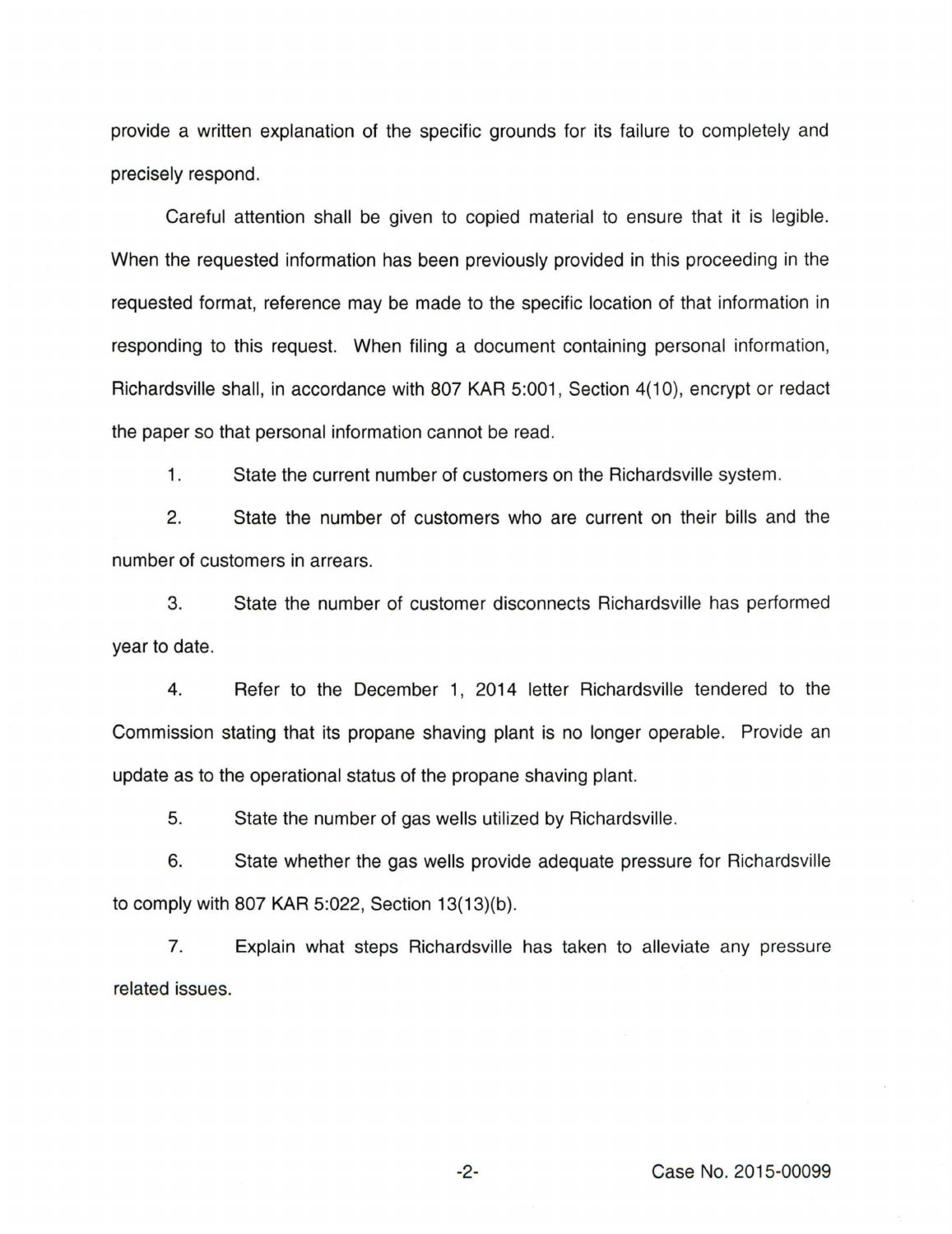8. Explain in detail whether Richardsville has had any discussions with any person or entity regarding the purchase of natural gas to supplement the natural gas supply to its system in 2015.

9. Explain in detail any necessary improvements to Richardsville system to meet all regulatory requirements.

10. Is the utility unable to meet its financial obligations associated with utility service? Explain and provide financial exhibits that fully document the utility's financial condition.

11 . Explain in detail whether Richardsville has had any discussions in 2015 with any person or entity regarding transferring or selling the utility.

12. Provide a record of all interruptions, as defined in 807 KAR 5:022 Section 13(16)(b), on Richardsville's system over the past five years. The record shall include the cause of the interruption, date, time, duration, remedy and steps taken to prevent recurrence.

13. Provide a summary of all activity and transactions related to Richardsville's propane surcharge from April 1, 2014, through March 31, 2015, including monthly customer collections for the surcharge and Richardsville's itemized usage of such funds.

14. Provide a summary of all activity and transactions related to Richardsville's safety surcharge from April 1, 2014, through March 31, 2015, including monthly customer collections for the surcharge and Richardsville's itemized usage of such funds.

-3- Case No. 2015-00099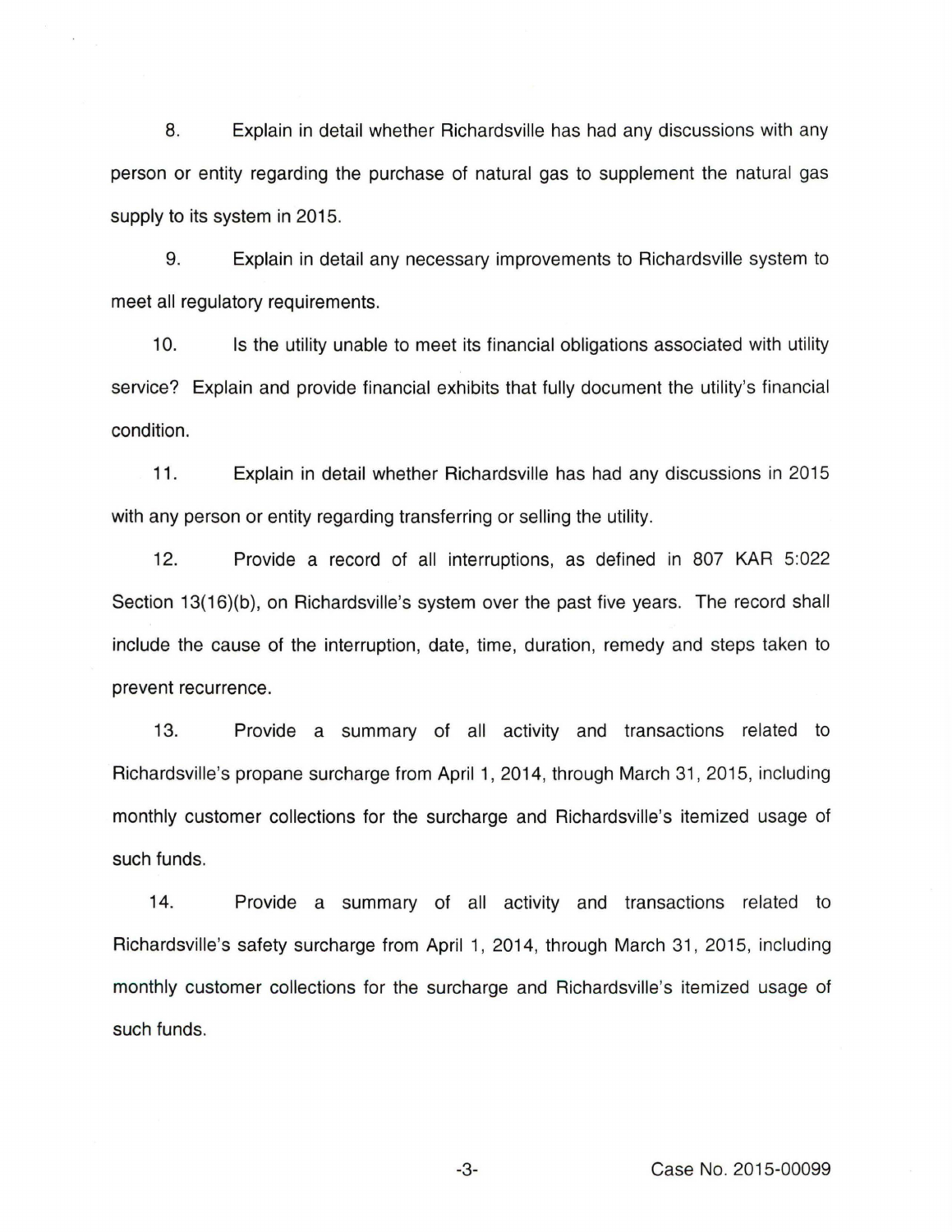15. Is the utility unable or unwilling to take necessary corrective actions to ensure the continued availability of safe and adequate utility service? Describe in detail, including estimated costs and a timeframe for completion, the actions necessary to bring the utility facilities and operations into compliance with applicable regulatory requirements.

Stephnie full + TD

Jeff Derouen Executive Director Public Service Commission P. 0. Box 615 Frankfort, KY 40602

DATED **MAY 0 4 2015** 

cc: Parties of Record

Case No. 2015-00099